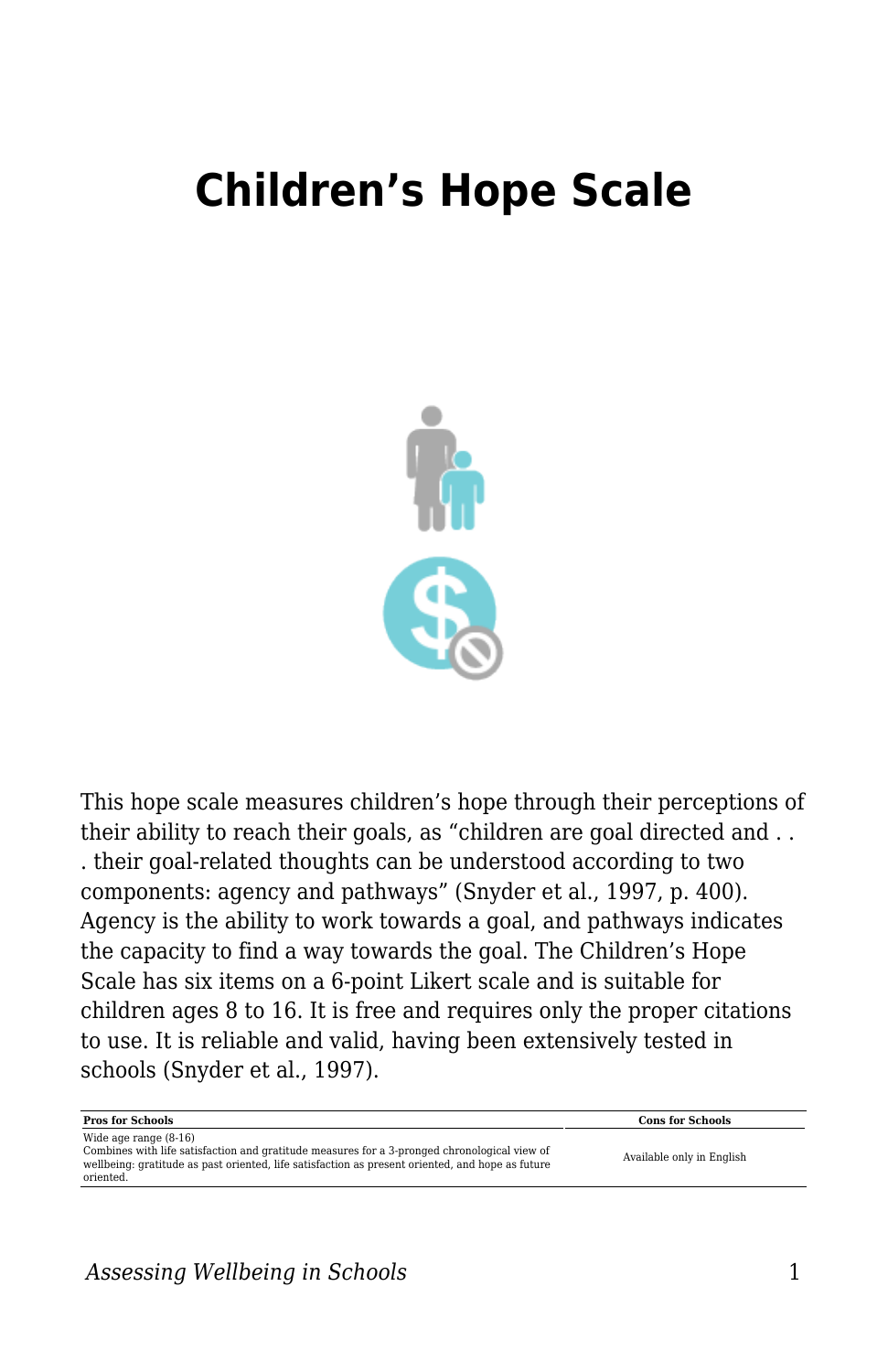## **Suggestions for Further Research**

RAND. (2018). Children's Hope Scale (CHS). [https://edtechbooks.org/-ftfM.](https://www.rand.org/education-and-labor/projects/assessments/tool/1997/childrens-hope-scale-chs.html)

Snyder, C. R., Hoza, B., Pelham, W. E., Rapoff, M., Ware, L., Danovsky, M., Highberger, L., Ribinstein H., & Stahl, K. J. , (1997[\)The](https://academic.oup.com/jpepsy/article/22/3/399/917485) [development and validation of the Children's Hope Scale,](https://academic.oup.com/jpepsy/article/22/3/399/917485) *Journal of Pediatric Psychology*, *22*(3), 399–421.





Bates, M. & Boren, D. M. (2019). *Assessing Wellbeing in Schools*. EdTech Books. Retrieved from https://edtechbooks.org/wellbeing



*Assessing Wellbeing in Schools* 2